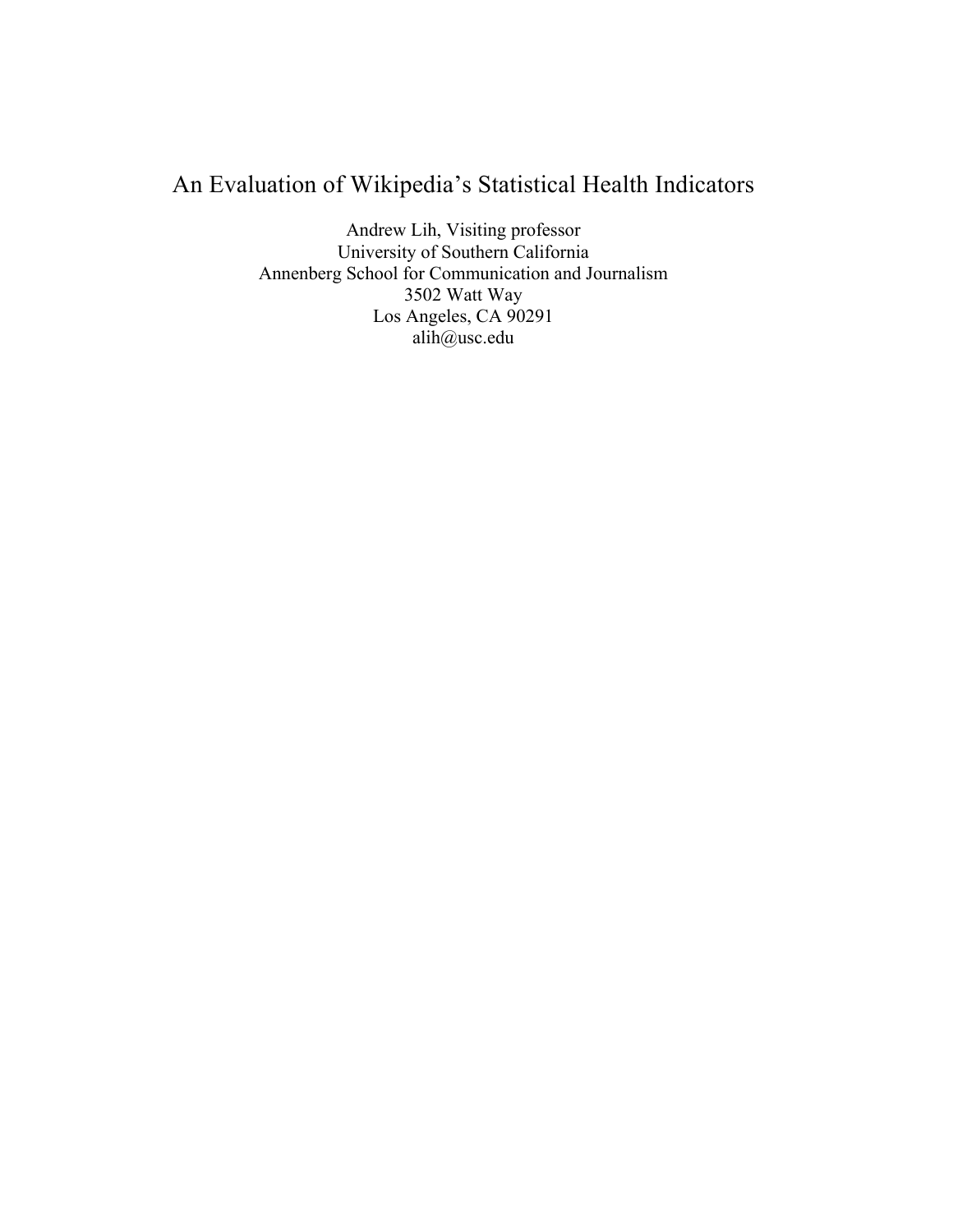## An Evaluation of Wikipedia's Statistical Health Indicators

### **Abstract**

Wikipedia is an Internet-based, collaboratively edited encyclopedia that has risen since 2003 to become the fifth most visited Web site in the world (Comscore, 2009). With over 3 million English language articles, it has become an indispensable part of the Internet as both a broad-based reference and continuously updated news source.

Wikipedia had been experiencing exponential growth since its founding, but statistics in the first quarter of 2007 indicated article production started to slowdown for the first time in its history. Analysis of this phenomenon was complicated by the lack of accurate statistics about Wikipedia's database as it became too large to make a backup "dump" in a format that could be analyzed by researchers. With the recent availability of full database downloads there has been a new round of research undertaken.

This paper examines Wikipedia's English language article production and user community statistics, and does a comparative study of research efforts by Palo Alto Research Center, academic groups, and the community itself into the decline in Wikipedia's metrics. We discuss the proper methodologies for measuring peerproduction and the added complications of calculating "departure" of members from online volunteer communities through survival analysis. We consider what these numbers may mean for the Wikipedia community, and how this affects maintainability of the articles over time.

#### **Introduction**

Wikipedia has been the largest and most successful example of participatory journalism to date. Its articles are embedded in Google results for nearly all topics, as people use it as a reference work and as a continuous log of world events. Euphoric expectations regarding its exponential growth became tempered in 2007 as users started to see clues of a drop-off in new article creation in the English and German editions. It was unclear whether a natural saturation point had been reached in knowledge production, or if a sudden decline in community health was to blame.

#### **Research Indicators**

The Wikipedia community first observed article growth slowdown in the latter half of 2007 as statistics related to new user registrations and new article creation showed a flattening in the first time in Wikipedia's history. Full "dumps" of Wikipedia's database are needed to do a full accounting of user arrival and departure, and for detailed accounting of editing activity. Unfortunately the database dump technical process started failing consistently in the fall of 2006, so that complete log analysis was not possible. For the better part of two years, there were no successful full dumps of the English language Wikipedia because computing resources were inadequate to complete the process, which greatly complicated the ability for researchers to analyze Wikipedia's activity.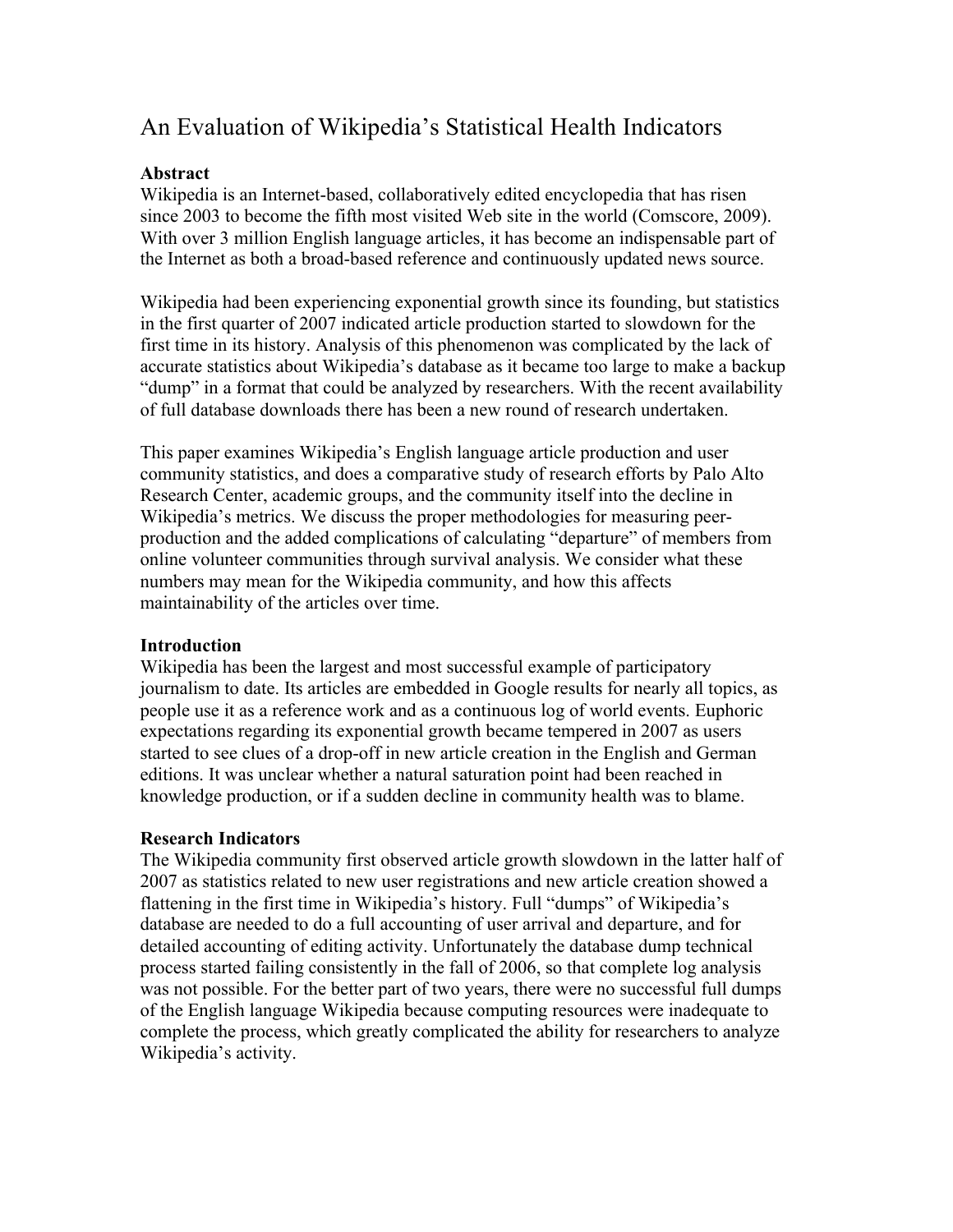

Historical chart of active Wikipedians, those editing 5 times or more in a week. English edits in red. (Source: http://stats.wikimedia.org/EN/PlotsPngWikipediansEditsGt5.htm)

Despite this complication, Wikipedia user Robert Rohde created statistics based on a random sample of 118793 articles, or roughly 6% of all articles in the encyclopedia at the time. The results were clear – a marked decrease in production across the board in article production and in new users in the community were reported in October 2007 which showed that the first quarter of 2007 was the start of a sharp downturn.



Statistics generated from a random sample of articles in October 2007 showing a slowdown in article production and a decline in new user registration. (http://en.wikipedia.org/wiki/User:Dragons\_flight/Log\_analysis)

Rohde's work spawned a number of formal research studies into Wikipedia's apparent slowdown by academics and research groups.

One of the most significant efforts to look into the Wikipedia user community through full log analysis was by researchers at Palo Alto Research Center's Augmented Social Cognition Research Group.

Bongwon Suh, Gregorio Convertino, Ed H. Chi, Peter Pirolli. *The Singularity is Not Near: Slowing Growth of Wikipedia*. In Proc. of WikiSym 2009, Oct,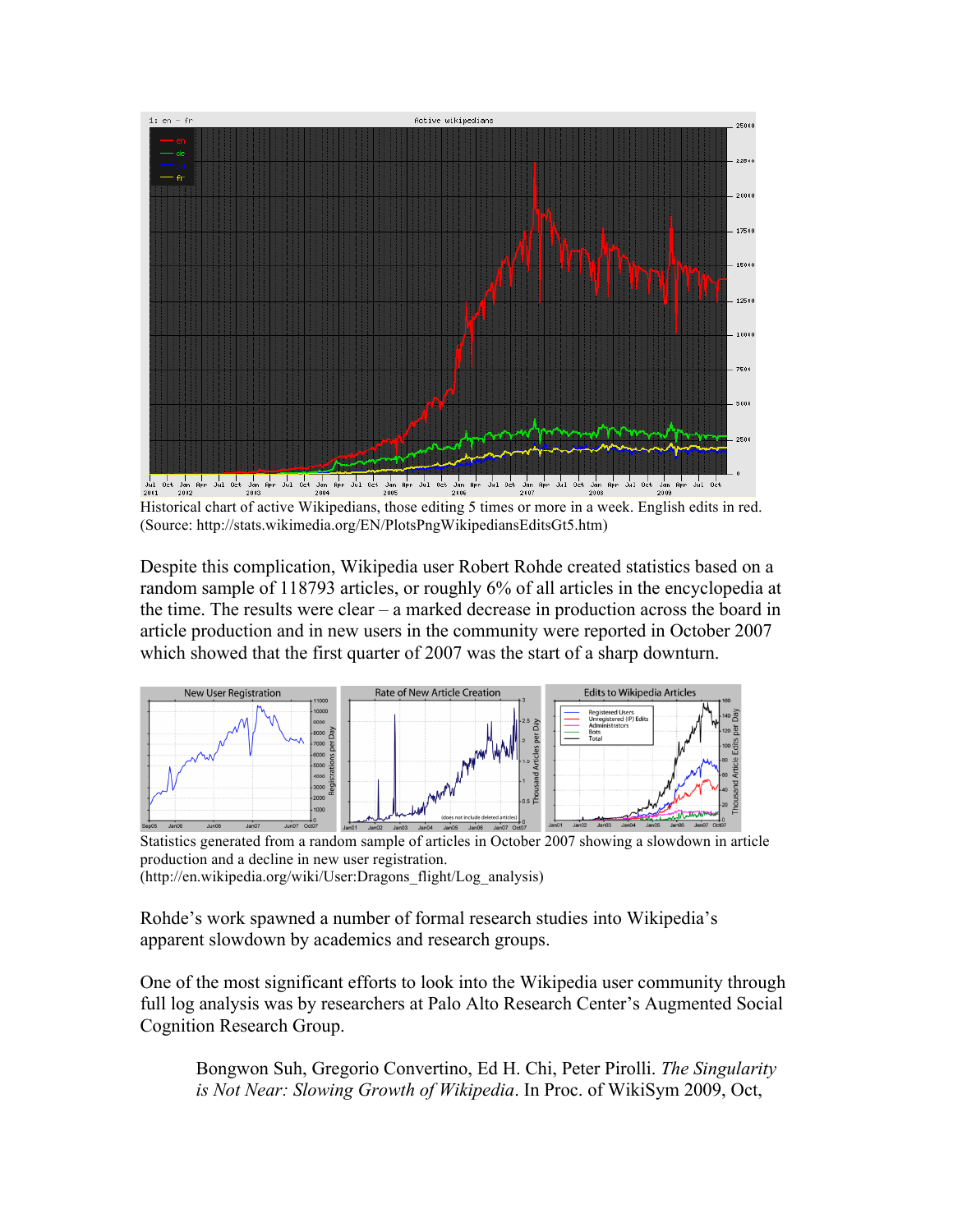2009

Using a complete dump of English Wikipedia in 2009, Chi and Suh observed that Wikipedia's growth had indeed slowed and showed that reverted edits had also increased over time in reaction to contributions from new users. Instead of a powerlaw growth function, they proposed a hypothetical Lotka-Volterra population growth model bound by a limit  $K(t)$  that itself grows as a function of time. This suggests a model of Wikipedia growth that adheres to a monotonically increasing level of human knowledge, with the exponential growth in its early days as a "catchup" phase to meet this constant slope.



Felipe Ortega of LibreSoft Research undertook quantitative research in his Ph.D. thesis that looked at the problem of Wikipedia's growth from the approach of survival analysis to analyze when members of the community abandoned the role of editing. The use of survival analysis is complicated by the fact that "departures" from the community are notoriously hard to measure, and his categorization of editor "birth" and "death" have been disputed. We examine the merits of this style of measuring online community participation in Wikipedia, and how this compares with approaches of other research to measure participant longevity.

"Wikipedia: A Quantiative Analysis," Felipe Ortega, PhD Thesis, defended it at Universidad Rey Juan Carlos, April 1st, 2009.

"Quantitative Analysis of the Wikipedia Community of Users". Felipe Ortega, Jesus M. Gonzalez-Barahona. Proceedings of the 2007 International Symposium on Wikis, pages 75 - 86; Montreal, Quebec, Canada, October 21- 25, 2007. ACM 2007, ISBN 978-1-59593-861-9.

Finally, we look at efforts from the Wikimedia Foundation's own statistics efforts from chief data analyst Erik Zachte. The 2009 analysis by the Foundation shows the same 2007 drop, but conclude a constant core of "very active" Wikipedians, or those who edit at least 100 times a month, "has remained stable since then."

"Every month, some people stop writing, and every month, they are replaced by new people," claims the Wikimedia Foundation. (http://blog.wikimedia.org/2009/11/26/wikipedias-volunteer-story/).